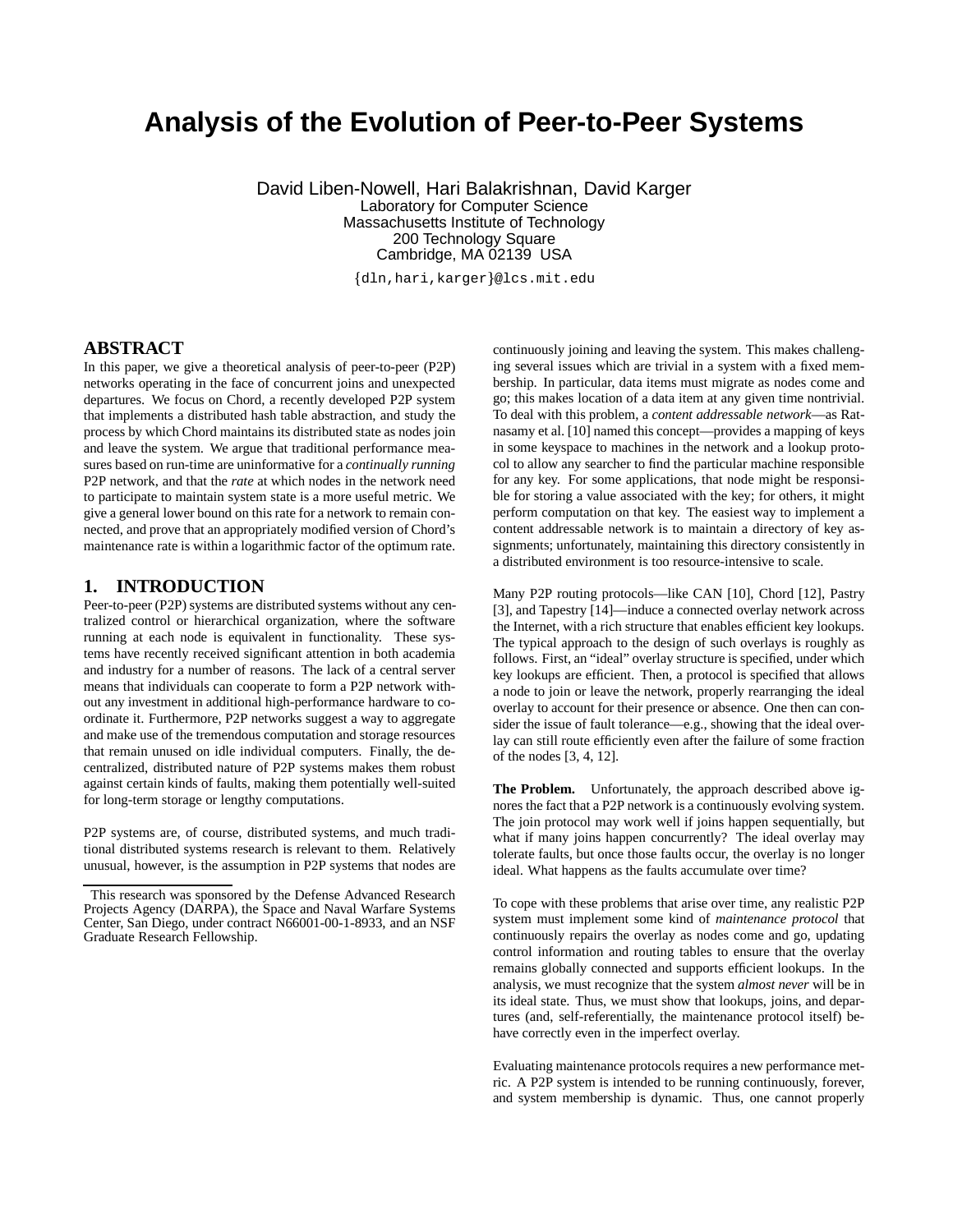evaluate a maintenance protocol in terms of running time—it runs as long as the network does—or total network bandwidth, which is infinite if the network persists indefinitely. Similarly, the maintenance work done by a single node will tend to grow as the node spends time in the system. Instead, a proper performance measure of a maintenance protocol is the *rate* at which each node must expend resources in the maintenance protocol. This expenditure consumes resources that cannot be used for "real" work, so should be kept small.

We can ask a number of questions in this framework. At what rate must each node in the system do work in order to keep the system in a "good" state? How much work is required to simply provide a connected structure where lookups are correct? How much work is required to provide a richer structure where lookups are correct and also fast?

**Our contribution.** This paper investigates the per-node *network bandwidth* consumed by maintenance protocols in P2P networks. Network bandwidth (and not storage space or computation time) is presently the most limited resource in P2P systems. If the amount of per-node bandwidth consumed by a maintenance protocol were to grow fairly rapidly (e.g., linearly) as the network size increases, then a system would quickly overwhelm the access bandwidths of its participants and become impractical. Although we focus on bandwidth, both our lower and upper bounds also apply to the rate of CPU usage and storage for maintenance.

Any node joining the network must send at least some number of maintenance messages to let other nodes know of its presence, to provide basic connectivity. Additional messages are usually required to update routing table information on nodes, to support efficient lookups. Similarly, because nodes may fail without any notification, each node must periodically monitor the state of some or all of its neighbors, consuming network bandwidth.<sup>1</sup>

In this paper, we quantify the above observations. First, we give lower bounds on the maintenance protocol bandwidth for basic connectivity in any  $N$ -node P2P system as nodes join and leave. We characterize this lower bound in terms of the *half-life* of a distributed system, which essentially measures the time for replacement of half the nodes in the network by new arrivals. We show that per-node maintenance protocol bandwidth, simply to maintain connectivity of the network, is lower-bounded by  $\Omega(\log N)$  per halflife. Second, we consider the maintenance protocol used by the Chord P2P routing protocol [12]. We modify this protocol based on our new analysis, and show that the result consumes bandwidth at a polylogarithmic rate, nearly matching our lower bound. Critical to this analysis is a demonstration that Chord's join, lookup, and (properly modified) maintenance protocols work correctly and efficiently even when the system is not in its ideal state.

**A note on our model.** Our goal in the upcoming sections is to say something formal about the behavior of our system in the realworld setting of the Internet, where nodes can join and leave at arbitrary times, and where messages can be arbitrarily lost or reordered. At the same time, we do not want our algorithm design to overemphasize these worst-case scenarios, since such algorithms are likely to be overcautious and perform poorly in the typical case, when the underlying network is behaving reasonably well. We therefore focus on analyses that model *some* of the problems we might face (e.g., that a large number of nodes may join or fail simultaneously), while making assumptions that preclude more serious failures (e.g., we assume that any two nodes attempting to exchange messages will eventually be able to do so, and that node failures can be detected by their failure to respond "for a long time").

For simplicity, we focus in our presentations on a fail-stop model that is, we assume perfect failure detection and reliable message delivery. In fact, many of our results apply even in weaker models. None of our algorithms are sensitive to message loss or delivery order; they can provably tolerate these problems to a substantial degree. However, recurring message losses can make a node appear failed when it is actually alive, and our system does not cope with such "false suspicions of failure." In practice, we expect lost messages to lead to timeouts, and consider it reasonable to conclude that repeated timeouts are signs of failure; however, we make no formal claims about this scenario.

To model joins and failures, we postulate an adversary who can specify an arbitrary sequence of node join and failure times and key lookups. We assume the adversary is *oblivious* to the random choices that our protocols will make—that is, that this schedule of joins and failures is specified in advance, independent of behavior of the overlay network. This rules out, e.g., the possibility that the adversary can fail all the nodes that a given node knows about. Against such a powerful, adaptive adversary, the only way to guarantee complete connectivity is to maintain, at tremendous cost, a fully-connected network. Recent work of Saia et al. [11] has begun to tackle the challenge of proving weaker guarantees against an adaptive adversary, e.g., that most of the network remains connected.

# **2. RELATED WORK**

The Chord P2P system was introduced to solve the lookup problem described above. Using storage logarithmic in the size of the network, Chord provides a lookup protocol that can find, in a logarithmic number of routing hops, the node responsible for a given key. Keys in the system are evenly distributed among the participating nodes, providing good load balance. The assignment of keys changes only locally as nodes join and leave the network. Previous publications have described the Chord protocol, the *Cooperative File System* built using it, and experimental results showing that it performs well in practice [1, 2, 12, 13].

Many other recently designed P2P systems provide lookup behavior similar to Chord's. These include CAN [10], Pastry [3], and Tapestry [6, 14] (based on meshes [9]). All offer provably fast lookups and efficient algorithms for node joins. However, the style of evolutionary analysis of P2P networks that we are using has not been well-developed. Many of these P2P systems, such as those of Plaxton et al. [9] and Fiat and Saia [4], focus on models in which nodes join and depart only in a well-behaved fashion, allowing maintenance to happen only at the time of arrival and departure. We believe this kind of well-behaved model is unrealistic. Other protocols such as CAN [10] and Pastry [3] allow for the possibility of unexpected failures, and show that the system is still well-structured after such failures occur. These analyses, however, assume that the system begins in an ideal starting state, and do not show how the system returns to this ideal state after the fail-

<sup>&</sup>lt;sup>1</sup> Alternatively, a node may choose to detect failures only when it actually needs to contact a neighbor; however, this merely defers the network traffic needed to find a new node when the old one fails. It also raises the risk that all of a node's neighbors fail before it notices any of the failures, permanently disconnecting that node from the network.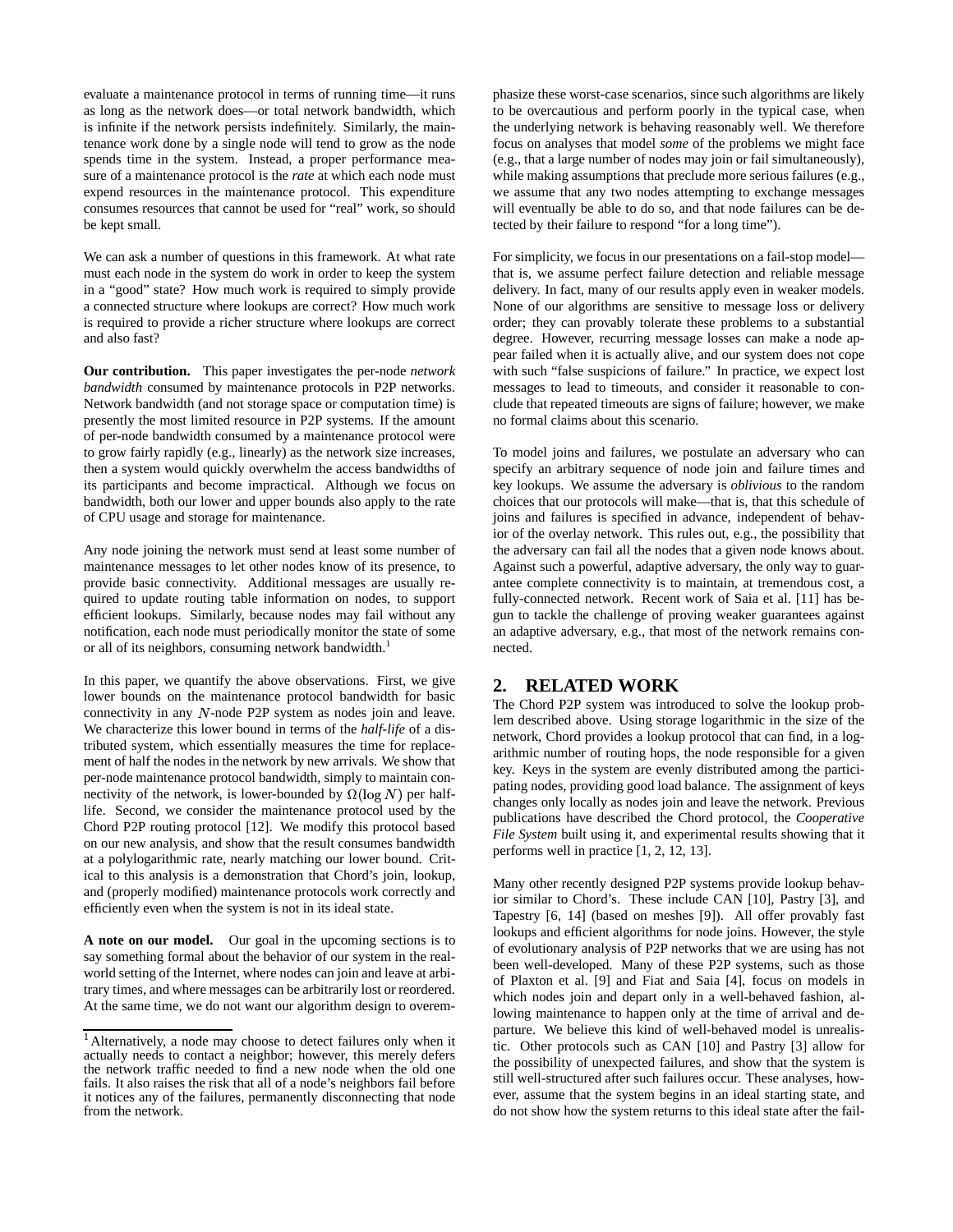ures; thus, accumulation of failures over time eventually disrupts the system.

Recently, Saia et al. [11] have explored the use of a butterfly network in a P2P setting. Their system retains good routing structure even after the *adversarial* removal of a constant fraction of the nodes, and they show how to maintain their network as nodes fail, as long as the number of nodes joining the network is always sufficiently larger than the number of failures. Their assumption is clearly limiting since any system must eventually stop growing.

Perhaps the closest to our evolutionary analysis is the recent work of Pandurangan et al. [8]. They study the problem of maintaining an  $N$ -node P2P network as nodes join and depart according to a Poisson process. By using a central server to direct new joins to specific nodes in the network, and to update old nodes' neighbors as nodes depart, they are able to maintain connectivity of the P2P network using only a constant amount of space per node (i.e., each node remembers the identities of only  $O(1)$  other nodes). Although this compares favorably to our use of  $O(\log N)$  space per node, space is not an expensive resource in practice (at least until we substantially exceed logarithmic space usage). Even more importantly, their scheme does not solve the problem of *routing* within the P2P network: to find the node responsible for a given data item, they propose to flood the network, requiring  $\Omega(N)$  messages, while our lookup takes  $O(\log N)$  time and  $O(\log N)$  messages. Also, their system requires a central server to guarantee connectivity, while ours does not.

# **3. A HALF-LIFE LOWER BOUND**

In this section, we give a general lower bound for the bandwidth of maintenance messages in P2P systems, based on the rate of node joins and departures.

DEFINITION 3.1. *If there are live nodes at time , then the* doubling time from time *is the time that elapses before additional nodes arrive. The* halving time from time *is the time required for half of the nodes alive at time to depart. The* half-life from time *is the smaller of the doubling and halving times from time . Finally, the* half-life *of the entire system is the minimum half-life over all times .*

Intuitively, a half-life of  $\tau$  means that after time  $t + \tau$ , at most half the state of the system can be extrapolated from its state at time . Half-life is a coarse measure of the rate of change of a system; it does not impose any specific conditions on the particular finegrained pattern of arrivals and departures. Although there are some pathological situations in which the half-life is not a meaningful measure (e.g., the simultaneous failure of almost all nodes in the system), we believe that the concept of half-life is a useful and general characterization of the rate of change of P2P systems in a wide variety of circumstances.

As a specific example, consider a Poisson model of arrivals and departures [8]: nodes arrive according to a Poisson process with rate  $\lambda$ , while a node in the system departs according to an exponential distribution with rate parameter  $\mu$  (i.e., expected node lifetime is  $1/\mu$ ). If there are N nodes in the system at time t, then the expected doubling time is  $N/\lambda$  and the expected halving time is  $(1/\mu)$  ln 2. (The probability p that a node fails in time  $\tau$  is Pe  $1 - e^{-\mu \tau}$ ; setting  $\tau = (1/\mu) \ln 2$  makes  $p = 1/2$ .) The half-life is then  $\min((\ln 2)/\mu, N/\lambda)$ .

If  $\lambda$  and  $\mu$  are fixed and the system is in a steady state, then the arrival rate of  $\lambda$  must be balanced by the departure rate of  $N\mu$  (each of N nodes is leaving at rate  $\mu$ ), implying  $N = \lambda / \mu$ . Then the doubling time is  $1/\mu$  and halving time and half-life are both  $(1/\mu)$  ln 2. This reflects a general property: in any system where the number of nodes is stable, the doubling time, halving time, and half-life are all equal up to constant factors.

Because nodes in the system are departing frequently, each surviving node must be *notified* of additional nodes in the network to stay connected after its original neighbors fail.

THEOREM 3.2. *There exists a sequence of joins and leaves such that any node that, at any time, has received an average of fewer than* - *notifications per half-life will be disconnected from the network* with probability at least  $(1 - \frac{1}{e-1})^k \approx 0.418^k$ .

COROLLARY 3.3. Any N-node P2P network that remains con*nected with high probability—i.e., with disconnection probability*  $O(1/N)$ —for any sequence of joins and leaves with half-life  $\tau$  must *notify every node with an average of*  $\Omega(\log N)$  *nodes per*  $\tau$  *time.* 

PROOF. We consider the above Poisson model, where nodes depart at rate  $\mu$  (so the half-life is  $(1/\mu)$  ln 2). By changing time units, we assume  $\mu = 1$ . If node *n* averages fewer than *k* notifications per half-life then, there must be some time  $t$  at which node  $n$  has heard about fewer than  $tk$  nodes. Consider the minimum such  $t$ .

Let  $\{n_1, n_2, \ldots\}$  be the nodes that node n has heard about by time  $t$ , including any nodes of which  $n$  was initially aware. Let  $t_i$  be the time of notification about  $n_i$  (and the last such time if there are several—previous notifications will be irrelevant, since the last notification ensures that  $n_i$  is alive at time  $t_i$ .) Index such that the  $t_i$  are nonincreasing, so that node  $n_1$  was the last node notification.

In our Poisson model, at time  $t$ , the probability that node  $n_i$  is still alive is  $e^{t_i-t}$ . It follows that all the nodes *n* has heard about have failed, disconnecting  $n$  from the network, with probability  $P = \prod_i (1 - e^{t_i - t})$ . By assumption, at any time  $t' < t$ , at least  $kt'$ notifications occurred. It follows that in the time interval  $(t - \delta, t)$ , fewer than  $\delta k$  notifications occurred. This observation lets us lower bound P. Setting  $\delta = 1/k$  tells us that no notifications happened after time  $t - 1/k$ . In other words,  $t_1 \leq t - 1/k$ . Generalizing, we find  $t_i \leq t - i/k$ . It follows that

$$
P = \prod_{i} (1 - e^{t_i - t}) \ge \prod_{i} (1 - e^{-i/k})
$$
  
 
$$
\ge \left(\prod_{j \ge 1} (1 - e^{-j})\right)^k
$$

where the last inequality follows by lower bounding each  $e^{-i/k}$  by  $e^{-\lceil i/k \rceil}$ . Now observe that  $\prod (1 - e^{-j}) \geq 1 - \sum e^{-j} = 1 - \frac{1}{e^{-j}}$ , and the theorem follows.  $\Box$ 

Of course, the node may exceed the  $k$  notifications per half-life for quite some time; the theorem does not apply until the average drops sufficiently far. We might worry about an initial condition in which the node is aware of a large number of neighbors. However, the initial number of known neighbors can be at most  $N$  and, under the Poisson model, all of these  $N$  known neighbors will be gone within  $O(\log N)$  half-lives with high probability. Thus the average need be taken only the most recent  $O(\log N)$  half-lives.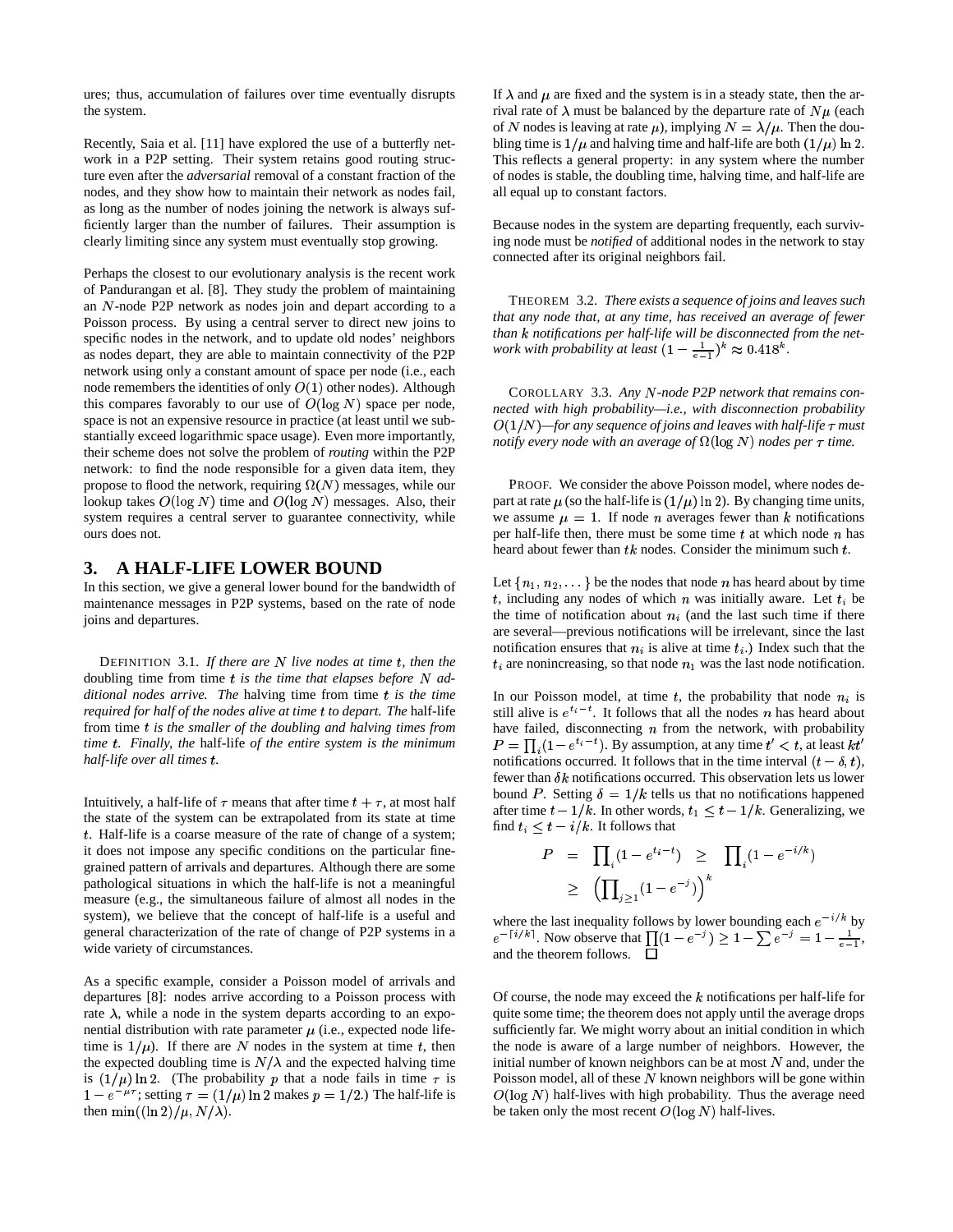```
// ask node  to find the successor of -
. \emph{n}. find_successor ( id )
 \textbf{if} \ (id \in (n, n \ \textit{successor} \,))return n successor;
 else n' \coloneqq \textit{closest\_preceding\_node}(\textit{id});{\bf return} \; n' .find_successor(id);
// search the local table for the highest predecessor of id.
n. closest_preceding_node( id)for i := m downto 1if (\textit{finger}[i] \in (n, id))return finger [i];
// join the system using information from node  H . n join(n')\emph{predecessor} := \textbf{nil};successor := n' . find_successor (n);
 build\_fingers(n') ;// update finger table via searches by node n'.
n build fingers(n')N_0 := |\log(successor - n)| + 1; \mathcal{N} first non-trivial finger.
 for each i \geq i_0 index into \hat{f}_nger[];
  \emph{finger}[i] := n' . find_successor (n+2^{i-1});
```
# **Figure 1: Pseudocode for the Chord P2P system.**

Consider in particular a protocol in which the number of notifications is always bounded by  $k$  per half-life. If node  $n$  is *not* isolated at the end of those  $O(\log N)$  half lives, we can "restart" the above analysis and, after at most  $O(\log N)$  additional half-lives, test again whether node  $n$  is isolated. Even conditioned on the fact that the node has some neighbors at the beginning of the restart, the above theorem applies. In other words, after each  $O(\log N)$ half-lives, the node will become isolated with probability  $e^{-\Omega(k)}$ . It follows that we expect the node to become isolated within  $e^{O(k)}$ half-lives. This result can be strengthened further, under some technical conditions to ensure symmetric behavior of the nodes: given a P2P protocol in which each node sends  $o(\log N)$  notifications per half-life in an  $N$ -node system, there is a sequence of joins and leaves such that some node becomes isolated from the network with high probability within  $O(\log^2 N)$  half-lives. Put more simply, any network involving  $o(\log N)$  notifications per half-life will fall apart almost immediately.

## **4. BACKGROUND ON CHORD**

In this section, we outline the Chord P2P system, details of which can be found in an earlier paper [12]. Pseudocode for the protocols is given in Figure 1. The notation  $n \cdot f(\cdot)$  means that node  $n$  executes procedure  $f(.)$ , and  $n.x$  denotes the value of the variable  $x$  imm stored at node  $n$ .

The Chord protocol supports a single operation: given a key, it maps the key onto the node responsible for that key. Chord implements a *distributed hash table*, based on consistent hashing [5, 7]; keys are mapped onto nodes by a hash function that can be resolved by any node in the system, via queries to other nodes. In a steady  $N$ -node network, each node needs "routing" information about  $O(\log N)$  other nodes, and resolves the hash function by communicating with  $O(\log N)$  nodes. We now discuss the mapping, and the mechanism for resolving it, in more detail.

**Consistent hashing.** Node identifiers (IP addresses) are hashed into m-bit integers where  $2^m \gg N$ , using some base hash func-



**Figure 2: The Chord key-node mapping.**

tion (we use SHA-1); keys are mapped into the same space. A key is assigned to its *successor* node, the first whose hash follows it modulo  $2^m$ . Pictorially, nodes and keys are mapped onto a circle; the key is assigned to the first node encountered moving clockwise from it; see Figure 2. For ease of exposition, we identify nodes (and keys) and their hashed identifiers. To maintain the mapping when a node  $n$  joins, certain keys previously assigned to  $n$ 's successor are reassigned to  $n$ . When node  $n$  leaves the network, all of its keys are reassigned to  $n$ 's successor. No other changes in assignment need to occur. Previous work [5, 7] has shown that consistent hashing does a good job of load balancing keys onto nodes. Intuitively, this follows since the use of an appropriate base hash function means that node and key identifiers can be treated as independent, uniformly distributed random points on the circle. This intuition can be justified formally, and we will make use of it without proof in this paper.<sup>2</sup>

**Successor pointers and fingers.** Each node stores its *successor node*—the node immediately following it on the circle—so that the successor of a key  $k$  can be determined by following successors until we reach a node n with  $n < k < n$  successor. Successor pointers are sufficient to guarantee correct lookup of any key's successor. To speed this search, we define the *i*th *finger* of node n, for  $i=1,\ldots,m$ , denoted n finger [i], the first node to succeed  $n+2^{i-1}$  on the circle. Every node always has some finger pointing halfway to any destination key, so a sequence of  $\log N$  "halvings" of the distance take us to the key [12].

**Node joins and <b>idealization.** When a node  $n$  wishes to join the system, it must be integrated into the Chord ring. Node  $n$  must set  $n.successor$  to point at its immediate successor on the ring, and  $n$ 's immediate predecessor must update its successor pointer to point at  $n$ . Furthermore, node  $n$  must set its finger table entries, and certain other nodes should update their fingers to point at  $n$  (instead of  $n$ 's successor).

We allow nodes to join independently without any coordination. These simultaneous joins can destroy the invariants that we want to

<sup>&</sup>lt;sup>2</sup>We also note that to balance load to within a constant factor, each node must place  $\Theta(\log N)$  "virtual copies" of itself on the ring. We ignore this issue in this paper, stating bounds per virtual node. Our bounds are thus precise for a system that uses no virtual nodes, which still yields reasonable load balance, but to within an  $O(\log N)$  factor rather than a constant factor. If a system uses multiple virtual nodes, all of our per-node message bounds should be multiplied by the number of virtual copies used by each node.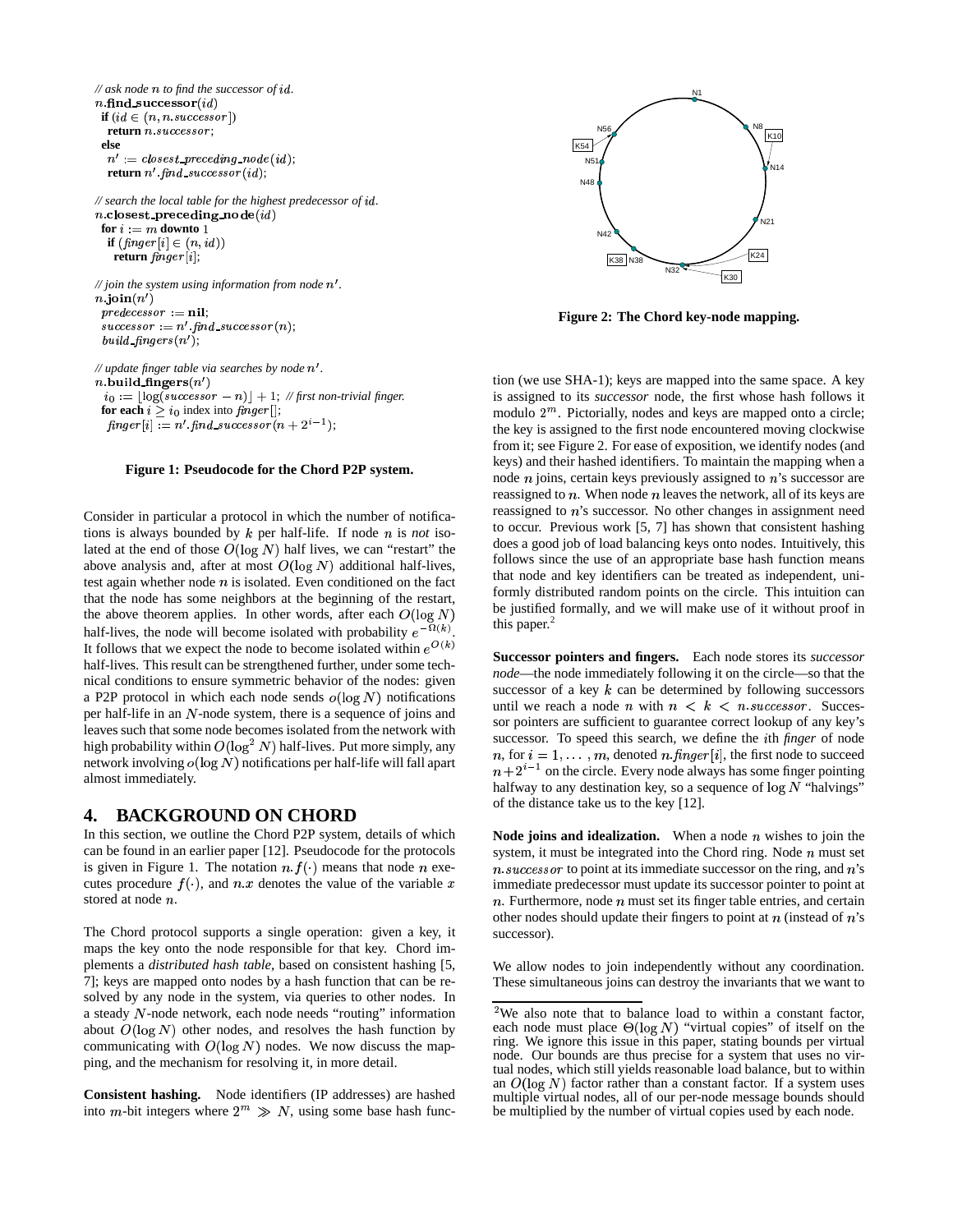```
// periodically verify 's successor  , and inform  of .
// do not run until  '5J6+ 
is complete. .idealize() x := successor\ .predecessary;if (x \in (n, successor))successor := x;successor \; notify(n);// n' thinks it might be our predecessor.
n.\mathbf{notify}(n')if (\text{predecessor} = \textbf{nil} \text{ or } n' \in (\text{predecessor}, n))\textit{predecessor} \ := n' ;// periodically refresh finger table entries. ---------
n.fix_fingers()
  build\_{\tilde{f}}{}ngers(n);
```
## **Figure 3: Pseudocode for handling joins.**

preserve, so each node periodically executes a *idealization* procedure that attempts to reconstruct the desired properties. To perform idealization, each node stores an extra *predecessor* pointer, used to record the closest predecessor that the node has ever heard from. Node *n* updates its successor to  $x = (n \cdot successor) \cdot predecessor$  if  $x$  falls between  $n$  and  $n.successor$  . Every node runs  $\emph{idealize}()$  periodically; this is how older nodes learn about newly joined nodes. Periodically fingers are updated by  $fix\text{-}fingers$  (). See Figure 3.

**Departures and fault tolerance.** Nodes can also depart the Chord ring, either voluntarily or due to unexpected failures. We might hope that nodes departing voluntarily might "clean up" before departing, but since we need to plan for unexpected failures, which cannot clean up, we make no attempt to define cleanup code for a voluntary departure. Departing nodes simply vanish. In the description above, if a node's successor fails, then the Chord ring is broken and proper lookups cannot take place. To avoid this problem, each node keeps a *successor list* of the first r nodes following it on the ring rather than keeping a single successor pointer.

In Figure 4, we give pseudocode for Chord's operation in the presence of failures. When searching for a node, we may encounter failed nodes along the search path, so *closest\_preceding\_node*() must check that it is forwarding the search to a live node. Additionally, it must consider nodes in the successor list as candidates for the next hop on the search path. A node  $n$  maintains its successor list by repeatedly fetching the successor list of its immediate successor  $s$ , removing its last entry, and prepending  $s$  to it. If node s fails, then  $n$  can replace its successor with the next node on its successor list, and so on. Similarly, node  $n$  periodically confirms that its predecessor is alive, and sets  $n$  predecessor to nil if not.

# **5. AN ANALYSIS OF CHORD**

As nodes join and leave the system—unexpectedly, and possibly concurrently—the  $\mathit{idealize}()$  procedure attempts to reconstruct the Chord state described in Section 4. The primary goal of idealization is to achieve that ideal state, but this goal is possible only under certain patterns of joins and leaves. In other cases, the Chord system can only hope to "keep up" with the changes: joins and leaves are happening at too high a rate to progress towards this ideal state, but the system can avoid slipping farther away from ideality. In the remainder of this section, we attempt to quantify the conditions under which this is possible.

**A note on our model.** For simplicity of presentation, we consider a synchronous model of idealization. With mild complications on

```
// search the local table for the highest predecessor of id.
n closest preceding node(id)return the largest node u in finger[1 \dots m] or successor, list
             so that u \in (n, id) and u is alive;
// periodically reconcile with successor's successor list. n. fix successor list( )
  \langle s_1, \ldots, s_r \rangle := successor\mathit{successor\_list};successor\_list := \langle successor, s_1, s_2, \ldots, s_{r-1}\rangle;- /
// periodically update failed successor pointer, if necessary. n fix successor( )
 if (successor has failed)
    successor := smallest live node u in
                        {\it finger}[1\ldots m] or successor\_list;// periodically flush predecessor pointer, if necessary. n fix predecessor( )
  if (predecessor has failed)
   \emph{predecessor} \ := \textbf{nil};
```
**Figure 4: Pseudocode for handling failures.**

the definitions that follow, we can handle (without an increase in running time) a network with a reasonable degree of asynchrony, where machines are operating at roughly the same rate, and messages take roughly consistent times to reach their destinations. This is reasonable when differences among machines are small compared to the time between executions of  $idealize()$ . When the speeds of machines or message deliveries differ by a larger factor  $f$ , we can prove analogues of the following results, weakened by that factor f. We refer to a *round* of idealization as the  $O(1)$ time required for all nodes to run  $\emph{idealize}($ ), disregarding any time required for the transfer of data items.

## **5.1 What Could Go Wrong**

First, we briefly describe some of the problems that might arise in idealizing a network. An immediate concern is the *disconnection* of the network—by changing multiple successor pointers concurrently, we might cause the network to split into two or more separate components and cause any data stored in one component to become inaccessible to nodes in the other. (Recall that we want to use limited space per node, so the simple solution of remembering all nodes ever encountered is infeasible.)

A more subtle difficulty is the creation of a *loopy* cycle. Call a Chord network *weakly ideal* if, for all nodes  $u$  in the system, we have  $(u.successor)$  *predecessor* =  $u$  and *strongly ideal* if, in addition, for each node  $u$ , there is no node  $v$  in the same component as u so that  $u < v < u$  successor. A *loopy* network is one which is weakly but not strongly ideal. The protocols in Section 4 aim for weak ideality only, a consistency condition that is necessary, but not sufficient, for correct routing in a Chord network. For example, the Chord network shown in Figure 5 is stable under  $idealize()$ . However, this network is globally inconsistent—in fact, there is no node  $u$  so that  $u$ . successor is the first node to follow  $u$  on the identifier circle. The result of this scenario is that  $\beta_{ind\_successor}(q)$ searches from two different nodes in the network, but for the same query  $q$ , will return two different nodes, and thus data that is available in the network will appear unavailable to some nodes. In the first part of this section, we show that an initially non-loopy network stays non-loopy through idealization. In Section 5.6, we give a strong idealization algorithm to handle the loopy case if it somehow arises.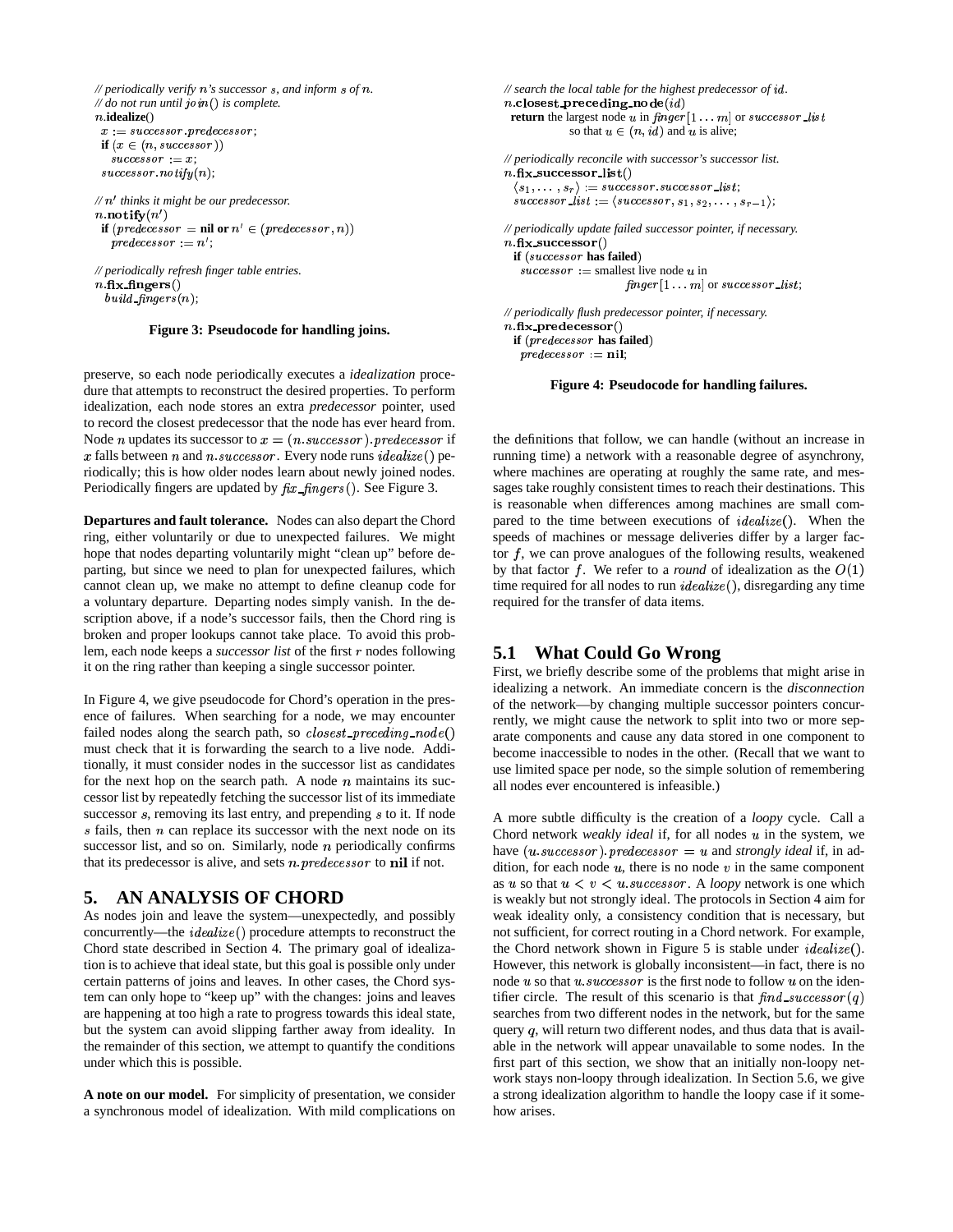

**Figure 5: A weakly ideal loopy network. The arrows represent successor pointers, and for every node** )**, we have**  $(u.successor)$ .  $predecessor = u$ . However, for every node  $u$ , **there** is a node  $v_u$  in the network so that  $v_u \in (u, u.successor)$ .

# **5.2 The Ideal Chord State**

In our high-level description of the Chord protocol in Section 4, we suggested some of the details of the *ideal state* for Chord; here, we formalize those conditions. Let each successor list have length c log N, for some  $c = O(1)$ .

Since each Chord node has exactly one successor, the graph defined by successor pointers is a *pseudoforest*—a graph in which all components are directed trees pointing towards a root cycle (instead of a root node). In connected networks, this graph is a single *pseudotree*. (When we consider failures, we build this graph using the first live entry in  $u$  successor list for each  $u$ .)

If this pseudotree does not consist solely of a cycle, then for some nodes  $u$  in the cycle, there is a non-empty tree of nodes rooted at  $u$ , consisting of nodes that have recently joined the network and are not yet in the cycle. We refer to this rooted tree as u's *appendage*, and denote it  $A_u$ . The ideal Chord state has no appendages.

DEFINITION 5.1. *A Chord network is in the* ideal state *if:*

- *1.* **[connectivity]** *There is a path using successor lists and finger tables connecting any two nodes.*
- *2.* **[randomness]***. All the nodes in the system are independently and uniformly distributed around the identifier circle.*
- *3.* **[cycle sufficiency]** *Every node* ) *is on the cycle.*
- *4.* **[non-loopiness]** *For any node* ) *on the cycle, there is no node*  $v \in (u, u$  successor).
- 5. **[successor list validity]** *Every* **u**. successor\_list contains the *first*  $c \log N$  *nodes that follow u.*
- *6.* **[finger validity]** For every node  $u$  and every *i*, the first node *following*  $u + 2^{i-1}$  *is stored as*  $u$  *finger*  $[i]$ *.*

Previous work [12] has established a number of good properties of this ideal state: the procedure  $\int f \, d\mu$  successor(q) returns the true successor of q in time  $O(\log N)$ , even after all nodes fail independently with constant probability  $p< 1$ ; furthermore, starting from a Chord network in an ideal state and allowing an arbitrary sequence of possibly concurrent joins, the network eventually becomes ideal again. In the remainder of this section, we establish that similar properties hold even in states that are only "close" to ideal.

# **5.3 A Pure Failure Model**

Consider an  $N$ -node Chord network in which some nodes have failed recently, and some other nodes may fail soon. In this setting, some of the entries in successor lists may be out of date, containing nodes that have already failed.

Given an  $N$ -node ideal network, suppose that  $N/2$  nodes in the network fail (obliviously to their identifier, and thus random in identifier space). With high probability, at least one of the nodes in any given  $u$  successor list does not fail; thus the network remains connected and non-loopy, and all nodes remain on the cycle. In fact, with high probability, at least one-third of the nodes in any given  $u$  successor list do not fail, which means that in the resulting state each successor list consists of at least the first  $(c/3)$  log N live nodes that follow  $u$  on the cycle. (This type of argument, which we use frequently in this paper, is based on the Chernoff bound—in expectation, half of the  $\Theta(\log N)$  nodes in the successor list fail; thus, with high probability, no more than two-thirds fail.) Any  $u$  finger [i] which did not fail is the first live node following  $u + 2^{i-1}$ , since all fingers were correct in the ideal state. Consider the resulting  $N/2$ -node Chord network, and suppose that nodes continue to fail. We would like this network to retain the good properties of the ideal state—namely, this same sort of fault tolerance, and fast and efficient lookups.

DEFINITION 5.2. *A Chord network is in the* cycle with failures state *if:*

#### *1,3,4. As in Definition 5.1.*

#### *2.* **[randomness]**

- *(a) As in Definition 5.1.*
- *(b) All nodes in the system are alive with probability at least , even conditioned on the liveness of an arbitrary subset of up to* B7 *other nodes.*
- 5. **[successor list validity]** For every node  $u$ , let  $L_u$  denote the *live* entries in **u** successor\_list.
	- (*a*) *Every*  $|L_u| \ge (c/3) \log N$ .
	- *(b)* Every  $L_u$  contains exactly the first  $|L_u|$  live nodes that *follow the node* )*.*
- *6.* **[finger validity]** For every node  $u$  and index  $i$ , if  $u$  finger[ $i$ ] *is alive, then it is the first live node following*  $u + 2^{i-1}$ .

Our analysis will consider starting from a network already in the cycle with failures state, and Constraint 2(b) imposes the condition that any previous failures of nodes in the system were random. (This is in fact somewhat stronger than we need—we only apply this fact to show that, at every stage of a  $\mathit{find\_successor}(q)$ search, with constant probability, the query can be forwarded to the node returned by *closest\_preceding\_node(q)*. Thus we only apply 2(b) to the set of  $O(\log^2 N)$  nodes previously encountered along a search path.)

For intuition, consider a network in the cycle with failures state. We claim that if no additional failures occur then the network will become ideal within a small number of rounds of idealization. Each node  $u$  has its true live successor as the first live entry in its successor list, so after  $r$  rounds of reconciling  $u$ 's successor list with  $u$  successor's successor list, the first  $r$  entries of  $u$  successor list will be the first  $r$  live successors of  $u$ . Similarly, after each finger u. finger [i] is updated by running u. find\_successor  $(u+2^{i-1})$ , the correctness of  $find\_successor()$  ensures that all fingers will be accurate. In fact, this intuition can be leveraged to show that a net-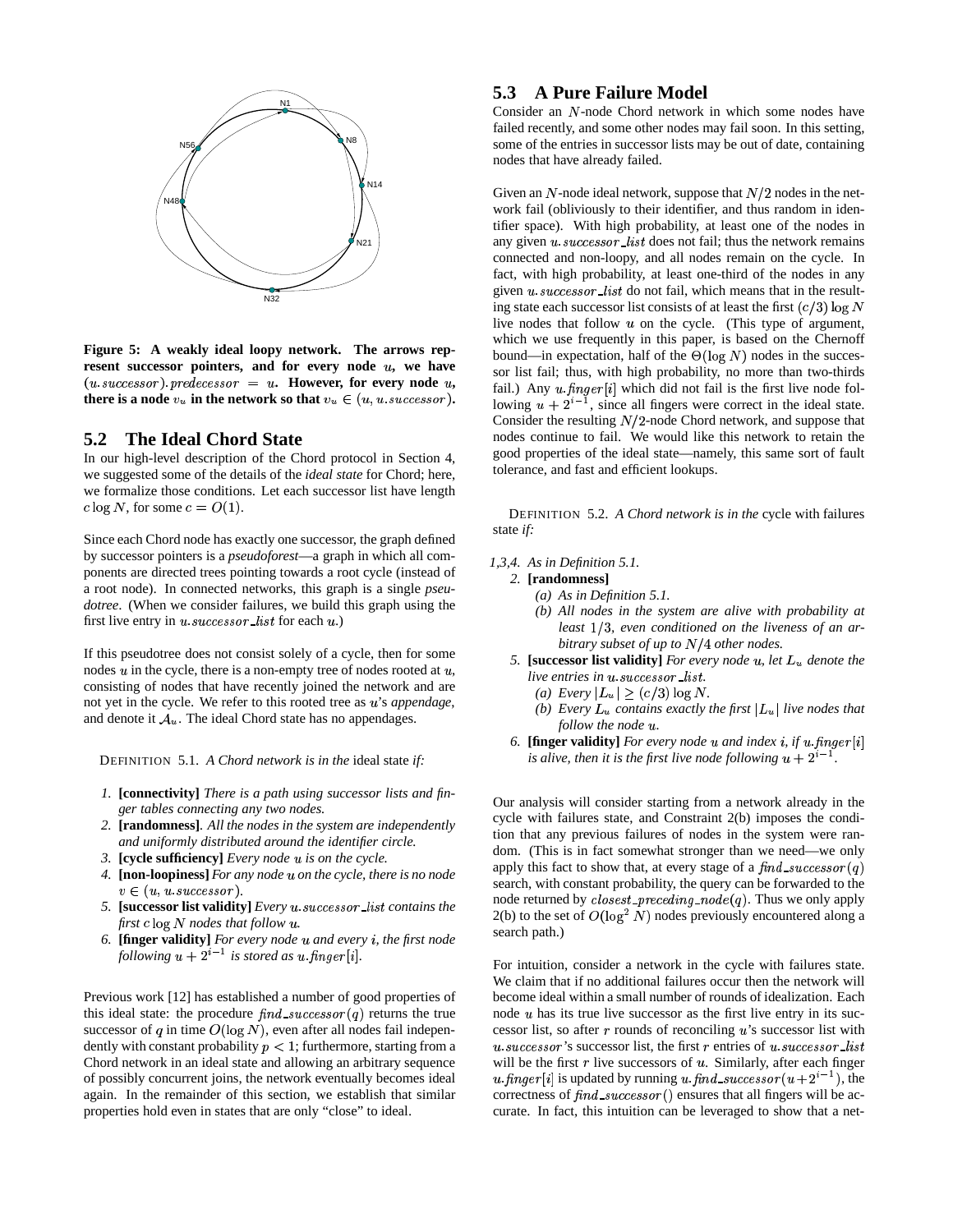

## **Figure 6: A Chord network in the cycle with appendages state. Unfilled nodes are on the cycle; filled nodes are in appendages.**

work in the cycle with failures state remains in the cycle with failures state, as long sufficiently many rounds of idealization occur in a halving time:

LEMMA 5.3. *Consider an -node Chord network in the cycle with failures state, and suppose that up to oblivious failures occur at any time during the execution of at least*  $\Omega(\log N)$  *rounds of idealization. Then, with high probability,*

- *1. Throughout this process, find\_successor*  $(q)$  *returns the first living successor of q and runs in time*  $O(\log N)$ .
- *2. The resulting network is in the cycle with failures state.*

The proof of this lemma relies on three key facts:

- (1) The network remains connected with high probability—this holds since each successor list has  $\Theta(\log N)$  live entries and nodes fail with constant probability;
- (2)  $find\_successor()$  is efficient—this holds since, if each finger is up with constant probability, then each forwarding halves the distance to the query with constant probability (even conditioned on the liveness of the nodes encountered so far on the search path), so the total number of hops in the search path is  $O(\log N)$  with high probability; and
- (3) Successor lists have purged all "old" failures—this holds because, after  $r$  rounds of successor list updates, the first  $r$  entries must have been alive when the process began.

# **5.4 A Pure Join Model**

We now shift our attention from failures to joins, and consider a Chord network in which nodes can join the system, but no node ever departs. Since node failures are not in our model, we will for simplicity consider a Chord network with no successor lists.

When nodes are joining the network, we must again relax a number of the conditions of Definition 5.1. A node  $u$  that has recently joined the network may not be on the cycle because the node  $s =$  $u$  successor has not yet been informed of  $u$ 's presence, and thus  $p = s.\text{predecessor } \neq u.$  If s and p are nodes that are already on the cycle, then until  $p$  learns about  $u$ , the node  $u$  will not be in the cycle. Furthermore, successor pointers will not be correct with respect to nodes not on the cycle. In addition, finger pointers will not be completely up to date, since nodes may have recently joined between  $u + 2^{i-1}$  and the current finger u. finger [i]. See Figure 6.

DEFINITION 5.4. *A -node Chord network is in the* cycle with appendages state *if:*

- *1–2. As in Definition 5.1.*
	- *3.* **[cycle sufficiency]**
		- *(a) Of the nodes on the cycle, a subset of size at least* )*is uniformly and independently distributed around the identifier circle.*
		- *(b)* For any cycle node u, we have  $|A_u| = O(\log N)$ .
	- *4.* **[non-loopiness]**
		- *(a) The cycle is non-loopy.*
		- *(b)* For every node  $v$  in the appendage  $A_u$ , the path of suc*cessors from v to u is increasing.*
	- *5.* **[successor validity]** For every node v:
		- $(a)$  *if*  $v$  *is on the cycle, then*  $v$ *. successor is the first cycle node following*  $v$ .
		- *(b) if*  $v$  *is in appendage*  $A_u$ *, then*  $u$  *is the first cycle node following*  $v$ .
	- *6.* **[finger validity]** *There is a set*  $S$  *of*  $N/2$  *nodes on the cycle that are uniformly and independently distributed so that, for every* node  $u$  and every  $1 \leq i \leq m$ , no element of S ever falls between  $u + 2^{i-1}$  and  $u$  finger  $[i]$ .

Constraint 3(a) guarantees that the nodes in the network are "welldistributed" on the identifier circle: most of the nodes are in the cycle, and at least a constant fraction of these nodes are spread randomly across the identifier circle. (There will be bias in the order in which recently joined nodes are incorporated into the cycle—e.g., towards fast joining for nodes that fall nearby nodes already on the cycle, or for nodes that fall between two nodes on the cycle which are close to each other—so it is not the case that the distribution of all nodes on the cycle is uniform and independent.)

Constraint 4(b) ensures that all paths leading to the cycle of the pseudotree are non-loopy, in the sense that following them to the cycle never goes around the identifier space more than once. This is necessary to ensure that  $find\_successor()$  operates correctly when it is invoked by a node in an appendage—without this condition, a search v. find\_successor (q) by a node  $v \in A_u$  can return a result in  $A_u$  even when the correct node is in the cycle.

Constraint 6 ensures that all fingers are sufficiently accurate to allow fast lookups—all fingers are correct with respect to a constant fraction of the nodes in the system.

Given an  $N$ -node network in the ideal state, if  $N$  additional nodes join (bootstrapping on any node in the network), then the result is a network in the cycle with appendages state. The correctness of search via  $\mathit{find\_successor}$  () implies that a joining node n sets its successor to either its true cycle successor  $s$ , or to some other node in  $A_s$ . This guarantees properties 1–2 and 4–5. For cycle sufficiency, the existing  $N$  nodes form the requisite subset, and, with high probability, only  $O(\log N)$  joining nodes have identifiers that fall between any two existing nodes; thus each appendage has size  $O(\log N)$ . For finger validity, the set S consists of all N existing nodes; since all fingers are built with these already in the cycle, all fingers are correct with respect to the elements of  $S$ .

Similarly, consider a network in the cycle with appendages state,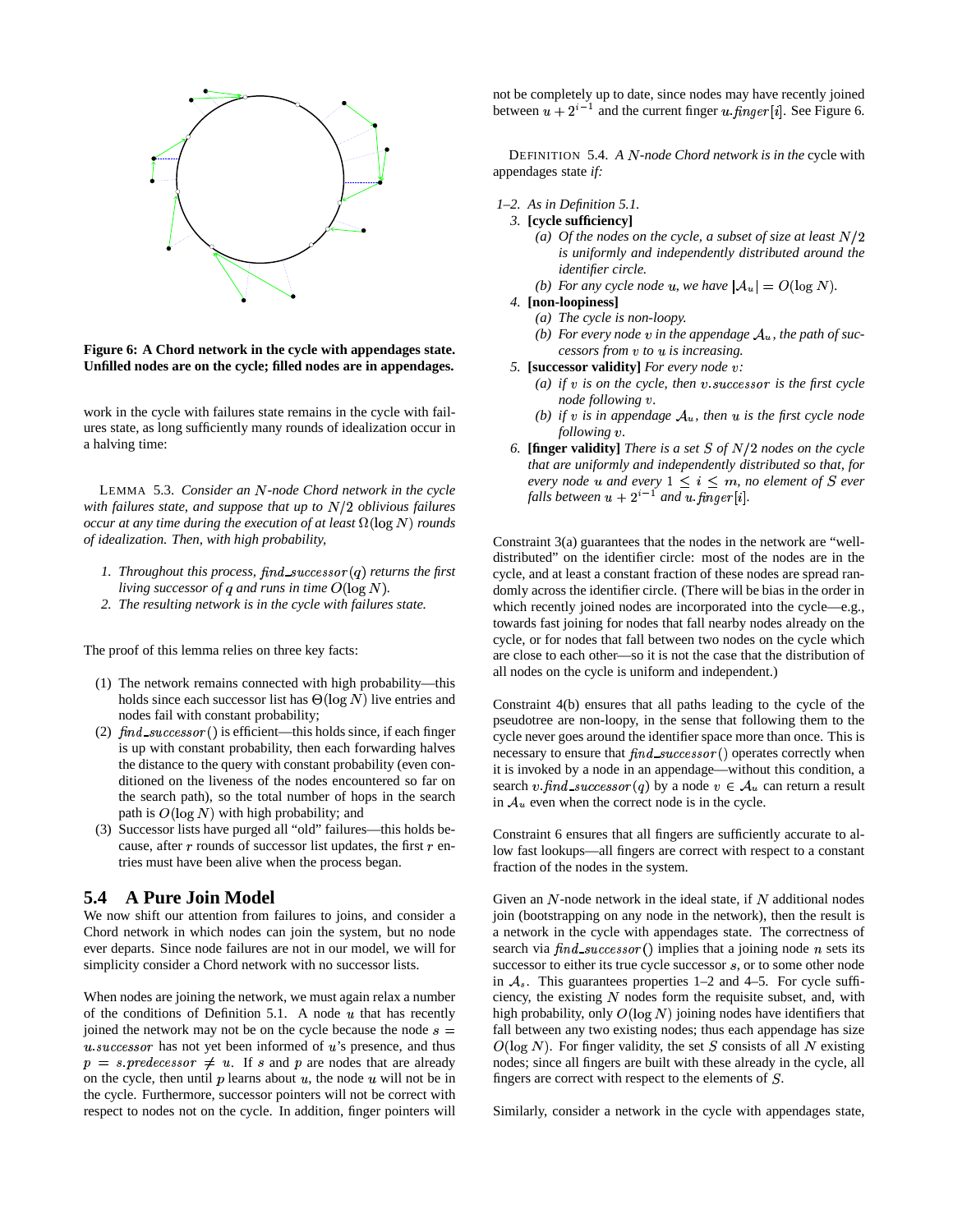and suppose that no further nodes join the system over  $\Omega(\log^2 N)$ rounds of idealization. In each round of idealization, a node from any non-empty appendage  $A_u$  enters the cycle, since one cycle node  $p_c$  and at least one appendage node  $p_a$  both think that  $u$  their successor. The idealization procedure will then adjust the successor of the node farther from  $u$  (which is  $p_c$ ) to point the node closer to u (which is  $p_a$ ), incorporating  $p_a$  into the cycle. Thus in  $O(\log N)$ rounds, all nodes in appendages are incorporated into the cycle. Within one subsequent full round of finger updates, all fingers are correct with respect to all nodes. The result is an ideal network.

Again, we can combine these two intuitive arguments to show that the cycle with appendages state can be maintained over time:

LEMMA 5.5. *Consider an -node Chord network in the cycle with appendages state, and suppose that nodes join the network, each using an arbitrary node to bootstrap on, over at least*  $\Omega(\log^2 N)$  rounds of idealization. Then, with high probability,

- *1. Throughout this process, find\_successor*  $(q)$  *returns the cycle* successor  $s$  of  $q$  or  $a$  node  $u$  in  $A_s$  so that  $q \leq u < s$ , and runs in  $O(\log N)$  time.
- *2. After this process, the resulting network is in the cycle with appendages state.*

We establish the efficiency of  $\hat{f}nd\_successor()$  by observing that fingers are correct with respect to  $N/2$ -sized random subset on the cycle, and the remaining nodes are randomly distributed, so with high probability only  $O(\log N)$  new nodes fall between the correct node and the result of the search using the old fingers. Thus only  $O(\log N)$  additional steps are required to find the true cycle successor of the query. As in the healing of a cycle with appendages network into ideal, some appendage node is incorporated into the cycle in  $O(1)$  rounds; since, with high probability, appendages are only  $O(\log N)$  in size even after N joins, after  $O(\log N)$  rounds all old nodes are incorporated into the cycle. Since  $find\_successor()$ runs in logarithmic time and there are only  $O(\log N)$  distinct fingers with high probability, the time required to update fingers is  $O(\log^2 N)$ , so after  $O(\log^2 N)$  rounds of idealization after all the old nodes are incorporated into the cycle, the network is back in the cycle with appendages state.

# **5.5 A Fully Dynamic Model**

Finally, we simultaneously consider joins and failures. The intuition of the previous sections applies here almost directly: most of the conditions that we impose were imposed for either the pure join or failure case. A few conditions must be modified slightly to account for interactions between joins and failures.

DEFINITION 5.6. *A -node Chord network is in the* cycle with failures and appendages state *if, for some constant :*

- *1.* **[connectivity].** *The network is connected.*
- *2.* **[randomness].**
	- *(a) All the nodes in the system are independently and uniformly distributed around the identifier circle.*
	- *(b) All nodes in the system are alive with probability at least*  $1/3$ , *even conditioned on the liveness of an arbitrary subset of up to* 7 *other nodes.*
- *3.* **[cycle sufficiency]**
- *(a) Of the nodes on the cycle, a subset of size at least is uniformly and independently distributed around the identifier circle.*
- *(b)* For any consecutive cycle nodes  $u_1, \ldots, u_{\log N}$ , we have  $\sum_{i=1}^{\log N} |\mathcal{A}_{u_i}| = O(\log N)$ .

## *4.* **[non-loopiness]**

- *(a) The cycle is non-loopy.*
- *(b)* For every node  $v$  in the appendage  $A_u$ , the path of suc*cessors from v to u is increasing.*
- *5.* **[successor validity]** For every node v, let  $L<sub>v</sub>$  denote the live  $entries in v.successor\_list.$ 
	- (*a*) *Every*  $|L_v| \ge (c/3) \log N$ .
	- $(b)$  *if*  $v$  *is on the cycle, then*  $v$  *successor is the first live*  $cycle$  *node following*  $v$ .
	- *(c) if*  $v$  *is in appendage*  $A_u$ *, then*  $u$  *is the first live cycle node following*  $v$ .
	- $(d)$  *if the successor list of u successor skips over a live node*  $v$ *, then*  $v$  *is not in*  $u$  *successor* \_list.
	- *(e) No successor list contains nodes that failed more than* <sup>=</sup> *rounds ago.*
	- *(f) No successor list skips any live node that entered the*  $cycle$  *more than*  $D \log^2 N$  *rounds ago.*

#### *6.* **[finger validity]**

- $(a)$  *There is a set*  $S$  *of at least*  $N/3$  *nodes on the cycle that are uniformly and independently distributed so that, for every node*  $u$  *and every*  $1 \leq i \leq m$ *, no element of*  $\emph{ever falls between } u + 2^{i-1} \emph{ and } u \emph{finger}[i].$
- *(b)* For each i, if  $u$  finger[i] is alive, then it is at least as *close to*  $u + 2^{i-1}$  *as the first live node of*  $S$  *following* )  $^{i-1}$ .

The network in Figure 6 is also in the cycle with failures and appendages state, with appropriate conditions on the state of the successor lists.

Intuitively, condition 5(d) is a consistency condition between the successor lists of adjacent nodes on the cycle; it guarantees that node  $u$  only adds new nodes to its successor list by learning them from its successor. Without this condition, the cycle may become loopy as additional nodes fail. Conditions 5(e,f) ensure that the successor lists are reasonably current.

THEOREM 5.7. *Start with a network of nodes in the cycle with failures and appendages state with successor lists of length*  $c \log N$ , and allow up to  $N$  oblivious joins and  $N/2$  oblivious fail*ures* at arbitrary times over at least  $D \log^2 N$  rounds of idealiza*tion, for*  $D = O(1)$ *. Then, with high probability,* 

- *1. Throughout this process, find\_successor*  $(q)$  *returns the first* live cycle successor  $s$  of  $q$  or  $a$  node  $u$  in  $\mathcal{A}_s$  so that  $q \leq u < 1$  $s$ , and runs in  $O(\log N)$  time.
- *2. The resulting network is in the cycle with failures and appendages state.*

PROOF. Since the joins and failures are oblivious, they correspond to random identifiers in the network.

In a network with successor lists of length  $c \log N$ , we will say that a node  $u$  is *fully incorporated into the cycle* iff it has been in the cycle for at least  $c^2 \log N$  consecutive rounds. Note that merely having a cycle node  $u$  point to node  $v$  is insufficient for  $v$  to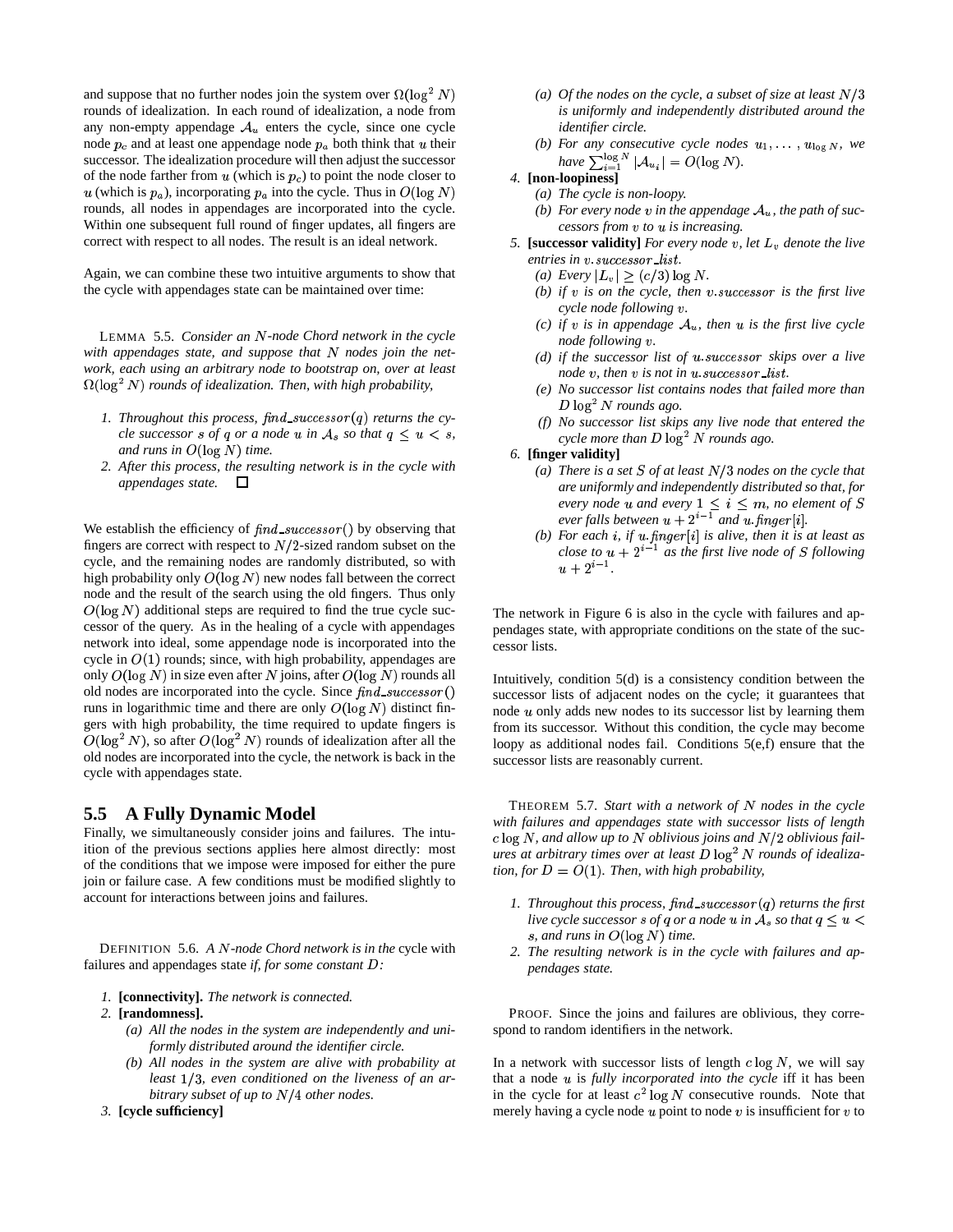be robustly on the cycle, since if  $u$  fails immediately after setting u.successor = v, then v will fall off the cycle.

We distinguish between "old" nodes which have been present for longer than  $D \log^2 N$  rounds, "middle-aged" nodes which have been present for less time, and the at most  $N$  "new" nodes which join during the current  $D \log^2 N$  rounds of idealization. By definition of the cycle with failures and appendages state, old nodes are in the cycle (i.e., are reachable by successor pointers from all nodes on the cycle). From the fact that identifiers are random, only  $O(\log N)$  new nodes join between any two old nodes. This implies that no node ends up with too many nodes in its appendage during the time period being analyzed. Cycle nodes can fail, causing their appendages to merge together, but with high probability only  $O(\log N)$  consecutive cycle nodes fail, so the size of an appendage is  $O(\log N)$  by 3(b), with high probability, including middle-aged and new nodes.

Unfortunately, because of failures, it is not true that a node from each appendage (fully) enters the cycle in each round, since the cycle node that points to it may fail immediately. However, with high probability, within  $O(\log N)$  rounds, some node from each appendage will become fully incorporated into the cycle: in  $O(\log N)$ attempts for a node  $v \in A_u$  to become incorporated into the cycle, it will begin to join the cycle when the cycle node  $p$  that sets  $p \nvert successor = v$  does not fail in this entire process. Once a node is fully incorporated into the cycle, with high probability, it never leaves, so within  $O(\log^2 N)$  rounds, all  $O(\log N)$  middle-aged nodes in each appendage will join the cycle.

The correctness and efficiency of  $find\_successor()$  follow just as in Lemmas 5.3 and 5.5.

After all the middle-aged nodes enter the cycle, we require an additional  $O(\log^2 N)$  rounds of idealization to ensure that all of the fingers are correct with respect to the middle-aged nodes, since  $\int f(x) g(x) \, dx$  runs in  $O(\log^2 N)$  time since lookups require only  $O(\log N)$  time, by the above.

That is, so long as Chord executes  $O(\log^2 N)$  rounds of idealization per half-life, the network remains in this cycle with failures and appendages state, in which search is efficient and correct.

What we have deemed as the "correctness" of the search procedure is somewhat subtle, though the returned node is correct in the following sense: at the instant that each  $\mathit{find\_successor}(k)$  terminates, it yields a node  $v$  that is responsible for a key range including  $k$ . If v does not hold the key  $k$ , one of the following cases holds: (1)  $k$  is not yet available because it is being held at a node in an appendage (but, by Condition 5(f), it will join the cycle within a half-life); (2) v is on the ring and responsible for the key  $k$ , but is in the process of transferring keys from its successor (but this transfer will complete quickly, and then  $v$  will have key  $k$ ); or (3)  $v$ was previously responsible for the key  $k$ , but has since transferred  $k$  to another node. We can handle (3) by modifying the algorithm to have each node maintain a copy of all transferred data for one half-life after the transfer.

## **5.6 Loopy States**

In Section 5.5, we established that, under our model of joins and departures, Chord's idealization protocol maintains a state in which routing is correct and fast with high probability; the protocols in

```
n join(n')on\_cycle := \mathbf{false};\emph{predecessor} := \textbf{nil};s = n' find_successor(n);
 while (not s on cycle) do
 successor[0] := s;:= s.find\_successor(n');successor[1] := s;n update and notify(i)s := successor[i]x := s.\textit{predecessor};if (x \in (n, s))successor[i] := x;successor[i].notify(n);.idealize() u := successor[0]. find_successor (n);on\_cycle := (u = n);\textbf{if } (successor \lceil 0 \rceil = successor \lceil 1 \rceiland u \in (n, successor[1]))\small successor[1]:=u;for (i := 0, 1)update\_and\_notify(i);
```
#### **Figure 7: Pseudocode for strong idealization.**

Figure 1 maintain strong ideality in a strongly ideal network. Thus as long as all nodes operate according to this protocol, it would seem that our network will be strongly ideal, so that our lookups will be correct. But, fearful of bugs in an implementation, or a breakdown in our join/departure model, or the eventual occurrence of low probability events, we now wish to take a more cautious view. (For example, a node might be out of contact for so long that some nodes believe it to have failed, while it remains convinced that it is alive. Such inconsistent opinions could lead the system to a strange state.)

In this section, we extend the Chord protocol to idealize the network from an *arbitrary* state, even one not reachable by correct operation of the protocol. This protocol does not reconnect a disconnected network; we rely on some external means to do so. Our approach is in keeping with our focus on the behavior of our system *over time*—over a sufficiently long period of time, extremely unlikely events (such as the simultaneous failure of all nodes in a successor list) can happen; we need to cope with them.

The idealization protocol of Figure 1 guarantees that all nodes have indegree and outdegree one, so a weakly ideal network consists of a topological cycle, but one in which successors might be incorrect. For a node *u*, call *u's loop* the set of nodes found by following successor pointers starting from  $u$  and continuing until we reach a node w so that w successor  $\geq u$ . In a loopy network, there is a node  $u$  so that  $u$ 's loop is a strict subset of the set of nodes in the same component as  $u$ , and lookups may not be correct.

The fundamental idealization operation by which we unfurl a loopy cycle is based upon *self-search*, wherein a node  $u$  searches for itself in the network. If the network is loopy, then a self-search from  $u$ traverses the circle once and then finds the first node on the loop succeeding  $u$ —i.e., the first node  $w$  with  $w$ .  $predecessor < u < w$ found by following successor pointers. We extend our previous idealization protocol by allowing each node  $u$  to maintain a second successor pointer, generated by self-search and improved in exactly the same way as in the previous protocol. See Figure 7.

THEOREM 5.8. Within  $O(N^2)$  rounds of strong *idealization*, *an arbitrary connected Chord network becomes strongly ideal.*